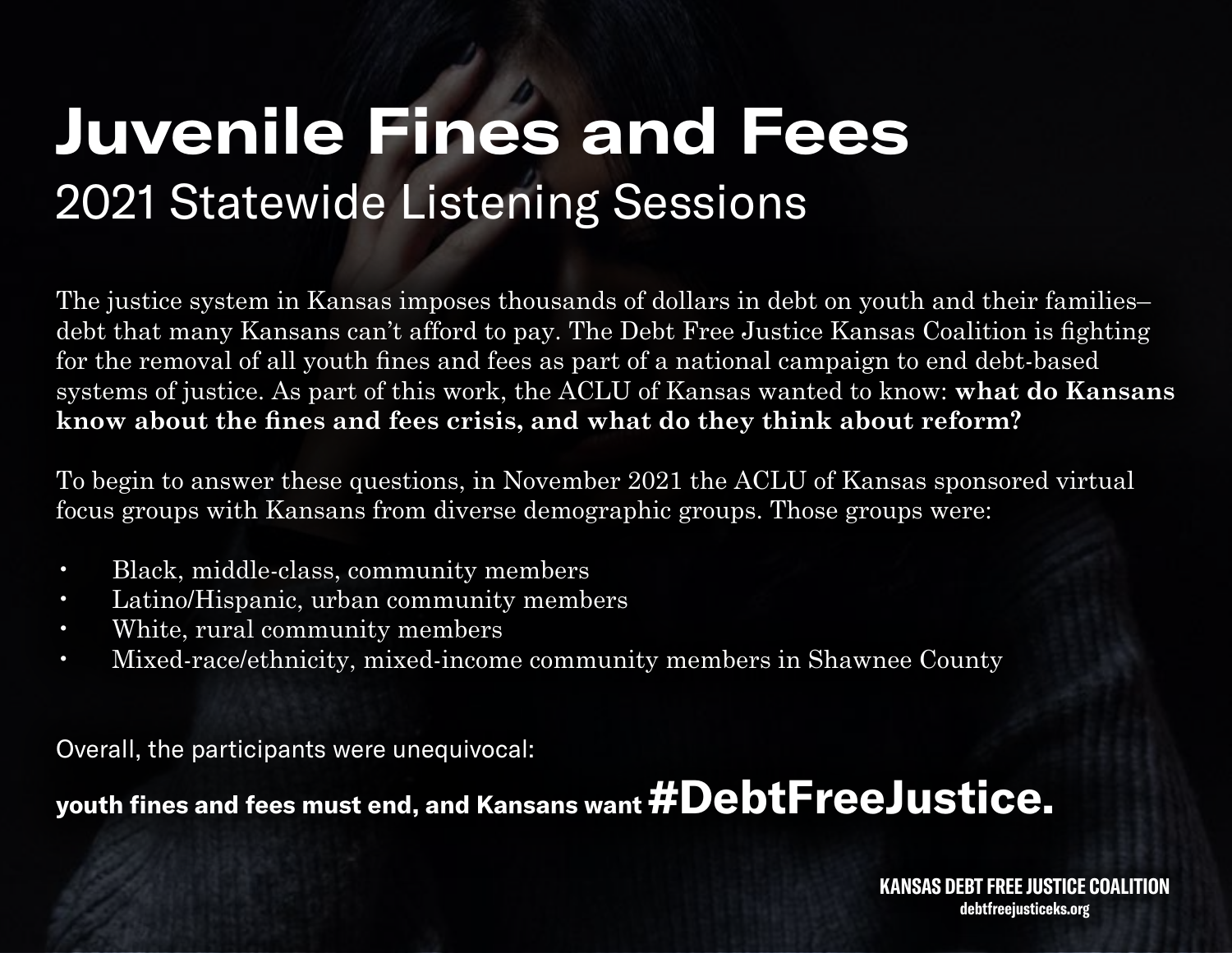### **General Awareness and Opinions of Youth Fines and Fees**

Most focus group participants were not aware of youth fines and fees in the Kansas court system, but those who were spoke about the exorbitant costs and financial burdens on families.

When presented with a list of fines and fees in a sample scenario, participants questioned the reasons behind the fees and had concerns with the variety of fees that can be imposed. Overall, participants resoundingly pushed back on funding our court system on the backs of young people.

#### **What Kansans are Saying about Youth Fines and Fees**

In discussing fines and fees, major themes emerged across the participants. There was much consensus in opposing fines and fees, and thier reasoning often fell into one of three major objections: the (lack of) **purpose**, the extraordinary **cost**, and the devestating **consequences** fines and fees have on Kansas families and kids.

Here's an overview of their feedback in these three categories:

# **Purpose**

# **Consistent themes in feedback:**

- Across demographic groups, participants did not believe that these fines/fees prevent young people from committing future crimes.
- Participants discussed the need for restorative justice versus helping fund the Kansas court system on the backs of people who can least afford it.
- Participants repeatedly asked: What the goals for these harsh consequences?

# **Quotes from participants:**

"I don't think adding fees prevents young people from causing future crimes. Again, most of them don't even know these fees are coming, when they're doing what they're doing…I think this is a terrible way of preventing people from doing things like this in the future."

"It can't be preventat1ive because people don't know it until they're in the middle of it. And the other thing that they don't know is that the failure to pay these fines could ultimately end you up in jail."

"I don't think consequences like this stop people from committing crimes."

"I think there's a big difference between discipline and punishment. And this doesn't look like discipline, this is definitely punishment. And the thing is with punishment - it never inspires somebody to not commit crimes. Because punishment is just meant to beat you down. Discipline is meant to get you together so you can get back up and keep moving."